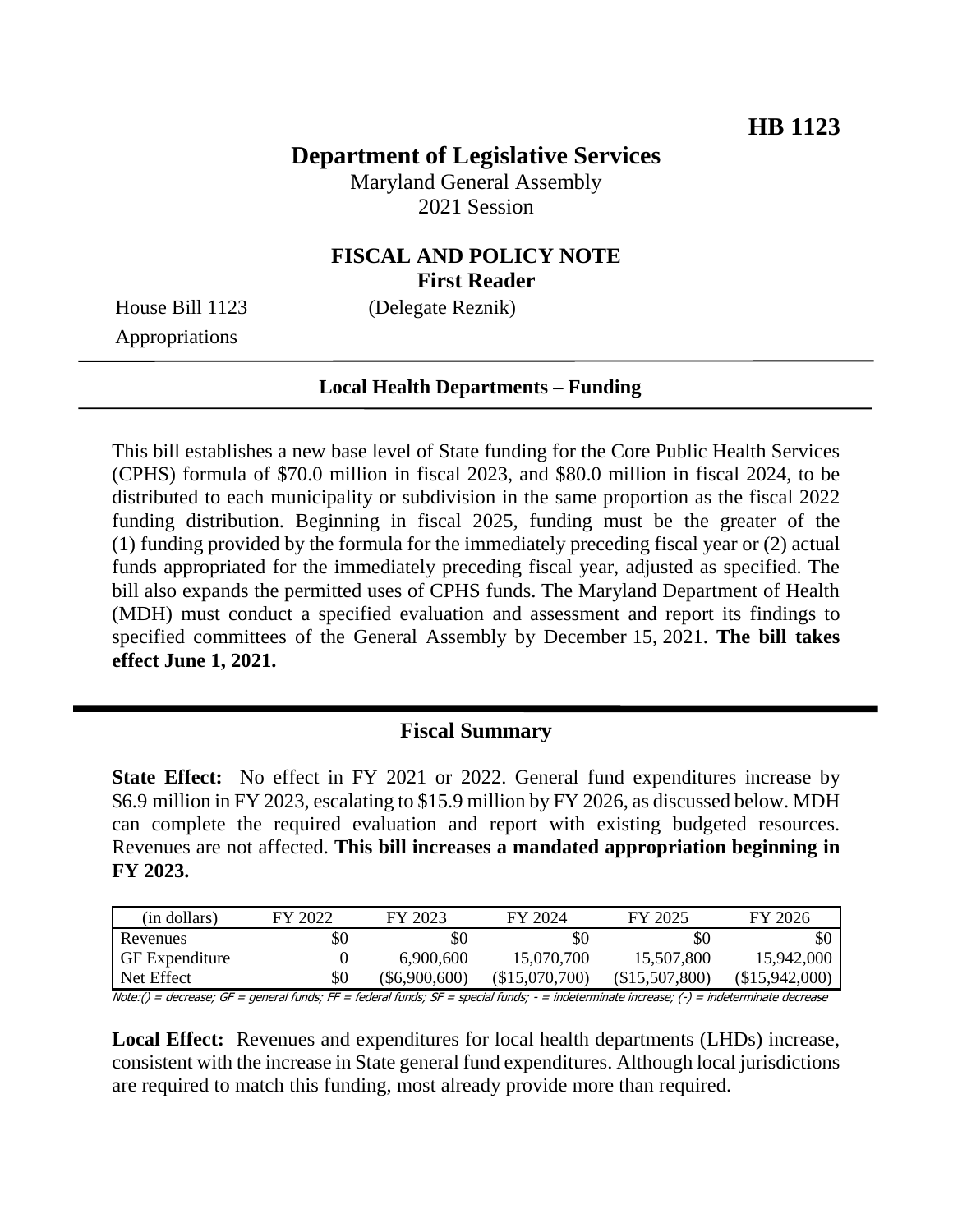**Small Business Effect:** Minimal.

# **Analysis**

#### **Bill Summary:**

#### *Core Public Health Formula for Fiscal 2025 and Each Subsequent Year*

Beginning in fiscal 2025, no subdivision may receive less CPHS funding than was received in fiscal 2024; funding must be the greater of the:

- funding provided by the formula for the immediately preceding fiscal year; or
- actual funds appropriated for the immediately preceding fiscal year, adjusted for (1) inflation, as measured by the Consumer Price Index for All Urban Consumers (CPI-U), on June 30 of the second preceding fiscal year, calculated by the U.S. Department of Labor, or (2) population growth, as measured by the growth in the total population in the State for the second preceding fiscal year, according to the most recent statistics available through the U.S. Department of Commerce.

### *Expanded Uses of Core Public Health Services Funds*

The bill expands the programs and related administrative expenses for which CPHS funds may be used to include (1) data management and exchange services regarding communicable diseases and other health matters; (2) providing protective equipment for nurses, physician assistants, physicians, and other health care personnel in contact with patients; and (3) providing equipment, medication, and other materials determined to be appropriate to prepare for potential communicable disease emergencies or other public health emergencies.

### *Required Evaluation/Assessment and Report*

By December 1, 2021, MDH must conduct an evaluation and assessment of the technology, communications, and information services used by LHDs, made available by MDH, and shared or coordinated through LHDs. MDH must consult with the Department of Information Technology, the Maryland Association of Counties, LHDs, and stakeholders who provide or receive services through a LHD to complete the evaluation and assessment.

HB 1123/ Page 2 By December 15, 2021, MDH must report its findings and recommendations regarding (1) the current capacity of LHDs to effectively maintain, share, and analyze data regarding communicable diseases, medical and health trends, and other information and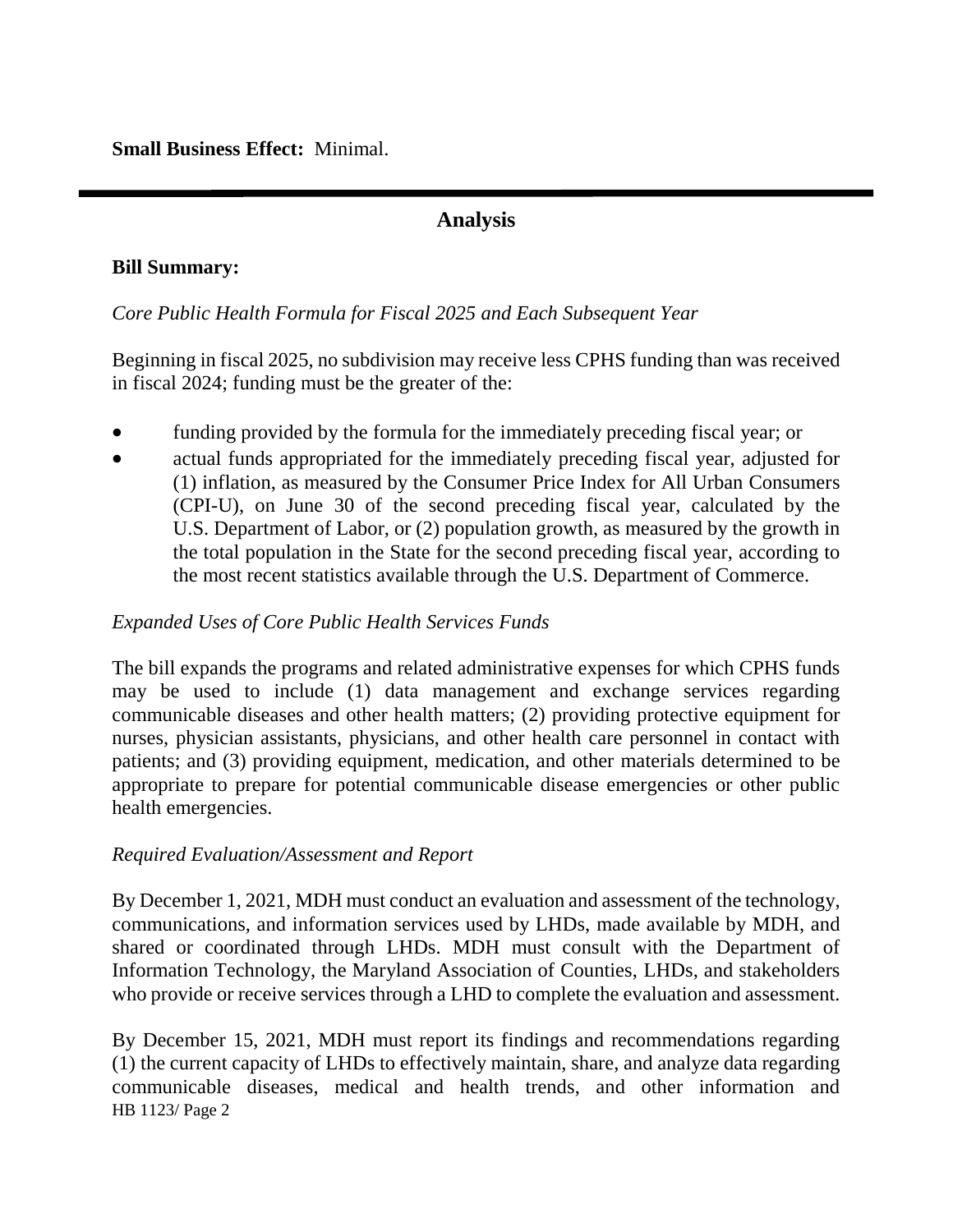(2) recommendations to enhance LHD services through major projects or technology initiatives, improvements to internal processes for procurement of technology, noncentralized hardware or software upgrades, and best practices used by other public health units of government.

**Current Law:** The State operating budget provides mandated funding to LHDs based on the CPHS funding formula. The formula requires that the State budget include funding that, beginning fiscal 2019 and each subsequent fiscal year, equals the amount of funding for the preceding fiscal year adjusted for (1) inflation, as measured by the CPI-U, on June 30 of the second preceding fiscal year, calculated by the Bureau of Labor Statistics of the U.S. Department of Labor, and (2) population growth, as measured by the growth in the total population in the State on June 30 of the second preceding fiscal year, according to the most recent statistics available through the U.S. Department of Commerce.

**State Expenditures:** General fund expenditures increase by \$6.9 million in fiscal 2023, increasing to \$15.9 million in fiscal 2026, to provide increased funding for the CPHS formula as shown in **Exhibit 1.** The information and assumptions used to develop this estimate are stated below.

- The projected CPI-U used in the calculation of the formula (under current law and under the bill in fiscal 2025 and annually thereafter) are as follows: for fiscal 2023, 1.6%; for fiscal 2024 and 2025, 2.4%; and for fiscal 2026, 2.3% (based on projections from Moody's Analytics and IHS Markit).
- Population growth is estimated to be 0.5% annually.
- Funding for fiscal 2022 is specified at \$61,801,553 in the Governor's proposed fiscal 2022 budget.

### **Exhibit 1 Increase in General Fund Expenditures for Core Public Health Services Formula Fiscal 2023-2026**

| <b>Formula Funding</b>          | FY 2023      | FY 2024      | <b>FY 2025</b> | <b>FY 2026</b> |
|---------------------------------|--------------|--------------|----------------|----------------|
| <b>Under Current Law</b>        | \$63,099,386 | \$64,929,268 | \$66,812,217   | \$68,682,959   |
| % Change                        | 2.1%         | 2.9%         | 2.9%           | 2.8%           |
| <b>Under the Bill</b>           | \$70,000,000 | \$80,000,000 | \$82,320,000   | \$84,624,960   |
| % Change                        | 13.3%        | 14.3%        | 2.9%           | 2.8%           |
| <b>Increase in Expenditures</b> | \$6,900,614  | \$15,070,732 | \$15,507,783   | \$15,942,001   |

Source: Department of Legislative Services